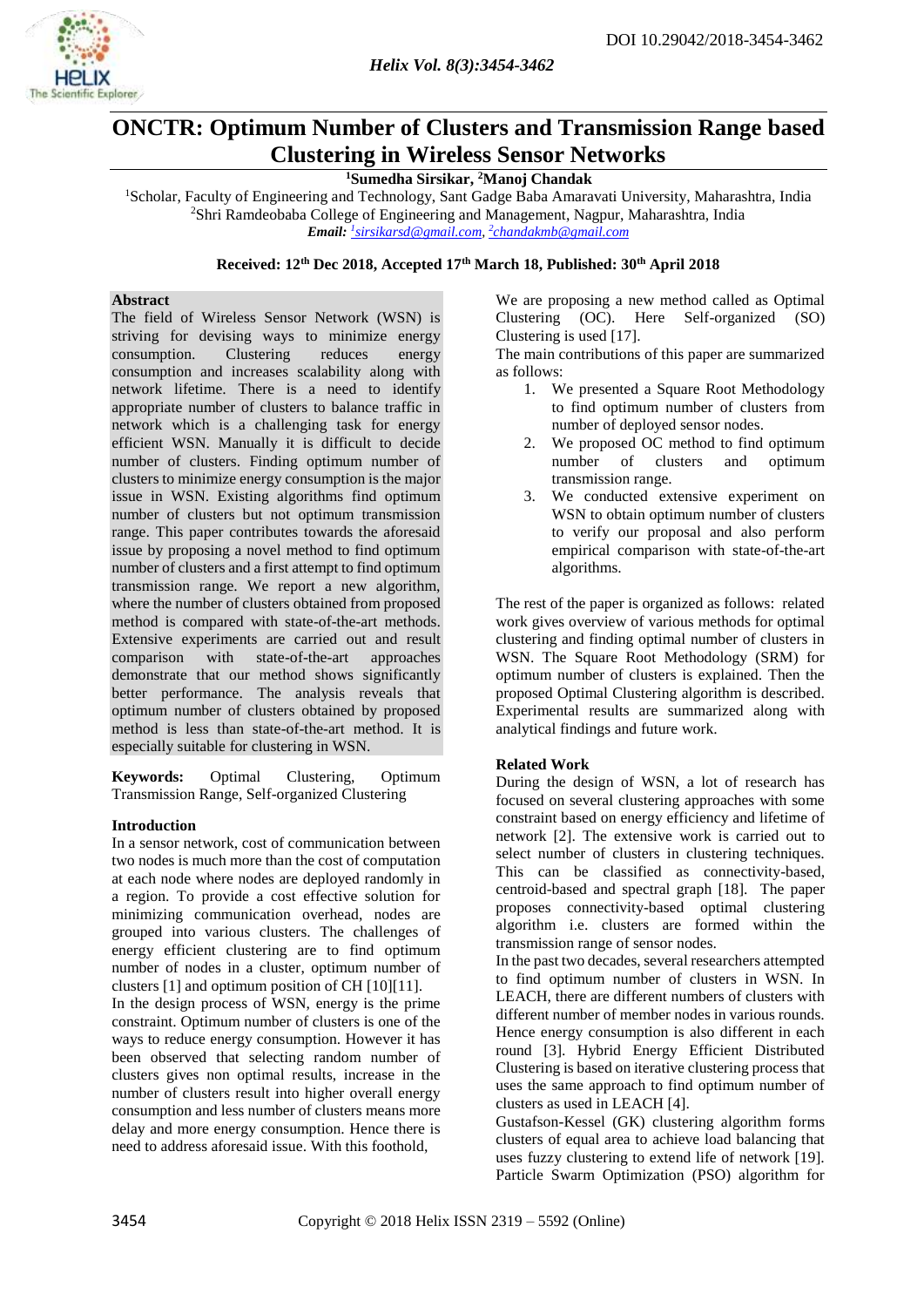clustering gives unique optimal number of clusters for multi-cluster structure for WSN [7]. In Multiple Parameter based Clustering (MPC), optimum number of clusters is obtained analytically using cross layer approach [8] [16].

In K-means, number of clusters is to be given as input but that is not optimum [5]. Elbow method is used to calculate number of clusters. It uses percentage of variance that is function of cluster number. Elbow and K-means method (EBK) uses Elbow method to find number of clusters and cluster formation is as per K-means. Authors have not clearly mentioned how cost of optimal quality solution is calculated. EBK produces quality clusters and overall process improves energy consumption and network lifetime. It gives only optimum number of clusters [6] [14]. Hence there is a need to have such an algorithm that gives optimal clustering with optimum number of clusters as well as optimum transmission range. First principal component generated using Principal Component Analysis (PCA) is initialized as a cluster centroid in K-means. This reduces time taken for clustering and increases accuracy of the process [9]. L-method works on the principle of 'knee of a curve' that means point of maximum curvature where x-axis represents number of clusters and y-axis represents evaluation metric. The evaluation metric is based on the clustering parameters such as distance, similarity, error and quality. Also L-method cannot work for one or two clusters [12]. Transmission range is one of the cluster quality parameter that is not evaluated against number of clusters. Fixed Optimal Clusters (FOC) algorithm analyzes an amount of optimal clusters based on the position of sink (far away or at the center of sensor field) and network model to extend lifetime of a network [13]. A fixed optimal cluster number is estimated along with CHs selection algorithm to utilize data correlation for aggregation [15]. Existing optimal clustering algorithm such as K-means, EBK and K-means PSO are compared as shown in the Table 1.

After comparison with algorithms mentioned in Table 1, we propose energy efficient Optimal Clustering which finds optimum number of clusters using OC method. Cluster Formation and CH Selection is dynamic and no need to recalculate position of CH. However it has been evident from the Table 1 that the issue of finding optimum number of clusters needs to be emphasized. Hence we have been considering this as a major parameter in our methodology and algorithm explained in subsequent sections.

| <b>Algorithms</b>                                         | <b>K-means</b>                                   | <b>Distributed</b><br><b>K-means</b>                              | <b>Centralized</b><br><b>K-means</b>             | <b>EBK</b><br><b>Algorithm</b> | <b>K-means</b><br><b>PSO</b> |
|-----------------------------------------------------------|--------------------------------------------------|-------------------------------------------------------------------|--------------------------------------------------|--------------------------------|------------------------------|
| <b>Optimum Number of</b><br><b>Cluster</b> calculation    | N <sub>0</sub>                                   | N <sub>0</sub>                                                    | N <sub>0</sub>                                   | <b>Yes</b>                     | No                           |
| <b>Optimum number of</b><br>cluster calculation<br>method | Random<br>Selection of<br>Centroids              | Random<br>Selection of<br>Centroids                               | Random<br>Selection of<br>Centroids              | Elbow<br>method                | <b>Static</b>                |
| <b>Cluster Formation</b><br>and CH Selection              | Random                                           | Distributed<br>(Participation)<br>of each node<br>in the process) | Controlled by<br><b>Central Node</b>             | Dynamic                        | Random                       |
| Recalculate position of<br><b>CH</b>                      | <b>Yes</b><br>(Nearest)<br>Nodes to<br>Centroid) | <b>Yes</b><br>(Nearest)<br>Nodes to<br>Centroid)                  | <b>Yes</b><br>(Nearest)<br>Nodes to<br>Centroid) | No                             | No                           |
| <b>Energy Efficient</b>                                   | Less                                             | Medium                                                            | Medium                                           | Medium                         | Less                         |

**Table 1. Comparison of Existing Clustering Algorithms**

# **Square Root Methodology (SRM)**

There are several clustering algorithms that need initial value 'C' to choose number of clusters. To improve performance of WSN, value of 'C' plays an important role. We have proposed the Square Root methodology to find optimum number of clusters which is described as follows:

Let  $(X_1, Y_1)$  and  $(X_2, Y_2)$  be the co-ordinates of two sensor nodes. Then the distance between two nodes is given by:

$$
d = [(X_2 - X_1)^2 + (Y_2 - Y_1)^2]^{1/2}
$$
  
i.e.,  $d^2 = [(X_2 - X_1)^2 + (Y_2 - Y_1)^2]$ 

Let, center of the sensor field is at origin of X-Y plane as shown in Fig. 1 (a). Hence,

 $d^{2} = (X - 0)^{2} + (Y - 0)^{2} = (X^{2} + Y^{2})$  ---------------(1)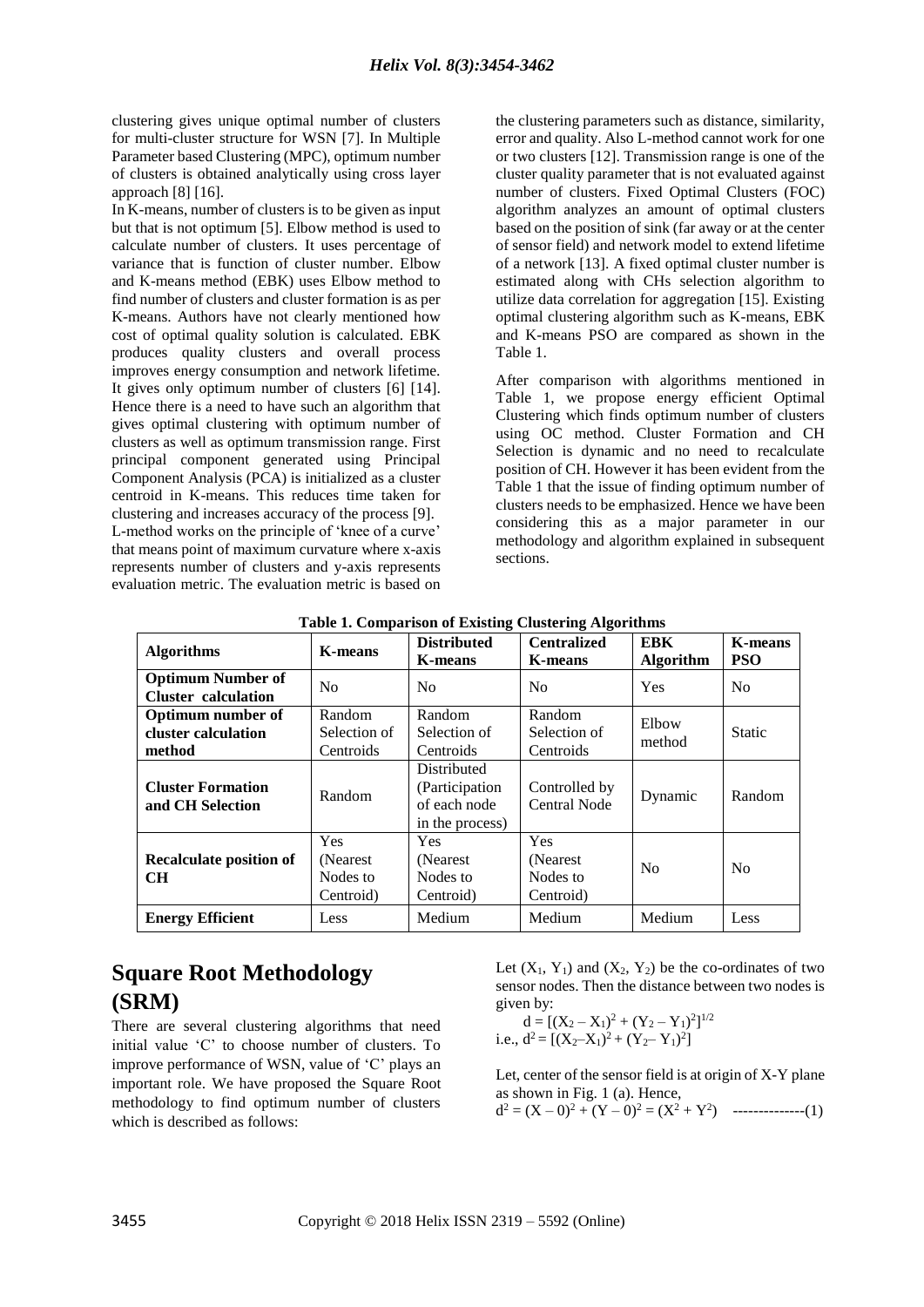

Figure 1. Calculation of area of sensor field

The distance between two sensor nodes i.e. distance from node to CH and CH to sink is denoted as  $d_{toCH}$ and  $d_{\text{toSink}}$ .

From equation (1),  $d^2_{\text{toCH}}$  or  $d^2_{\text{toSink}} = (X^2 + Y^2)$ Average distance between all sensor nodes and cluster head over the region is calculated using double integrals as follows:

 $d_{\text{toCH}}$  or  $d_{\text{toSink}} = \int_A \sqrt{X * X + Y * Y}$  1/A \* dA --- (2) Energy dissipated at the cluster head is given as follows:

 $E[d<sup>2</sup>_{toCH}] = \iint d<sup>2</sup> * density * dx dy$  --------------- (3) From equation (2) equation (3) is rewritten as follows:

 $E[d<sup>2</sup>_{toCH}] = \iint (X<sup>2</sup> + Y<sup>2</sup>) * \rho * (X, Y) dx dy$ 

 $E[d<sup>2</sup>_{toCH}] = \iint (X<sup>2</sup>+Y<sup>2</sup>) * \rho * (X, Y) dA$  ------(4) where, area of region is  $dA = dx^*dy$ 

Computing double integrals in rectangular coordinates is same as in polar co-ordinates.

Area of smallest rectangular region ≅ Area of smallest region on circle

Hence,  $dA = dx dy = r^*dr^*d\theta$ 

Area of smallest region on circle =  $a^*dr = r^*d\theta^*dr =$ r\*dr\*dθ

i.e. as shown in Fig. 1 (b),  $a = r^*d\theta$ 

Equation of a region,  $r^2 = X^2 + Y^2$ 

 $\rho$  = sensor nodes density i.e. number of sensor nodes over the sensing area  $= 1 / A$ 

The coverage area of a sensor node is considered to be a circle. Hence area of coverage  $A = \pi r^2$  and therefore,

 $r = \sqrt{A/\pi}$  where 'r' is the radius of coverage. Here, θ varies from '0' to '2π' and r varies from '0' to 'r' that means  $\sqrt{A/\pi}$ .

Hence, equation (4) becomes as follows:

 $E[d^2_{\text{toCH}}] = \int_0^{2\pi}$  $\int_0^{2\pi} \int_0^{\sqrt{A/\pi}}$  $\int_0^{\sqrt{A/\pi}} r^2 (1/A) r dr d\theta$  -------- (5) Assume, M x N is an area of a region in which 'S' number of sensor nodes are deployed. Now equation (5) becomes as follows:

 $E[d^2_{\text{toCH}}] = \int_0^{2\pi}$  $\int_0^{2\pi} \int_0^{\sqrt{M} * N/\pi}$  $1/(M*N)^3$  dr d $\theta$  ------ (6) Let C is the total number of clusters hence area of single cluster is  $M^*N/C$ , then equation (6) becomes:  $E[d^2_{\text{toCH}}] = C/(M^*N) \int_0^{2\pi}$  $\int_0^{2\pi} \int_0^{\sqrt{M} * N/C * \pi}$  $\int_0^{\sqrt{M^*N/C^*T}} r^3 dr d\theta$  $E[d^2_{\text{toCH}}] = C/(M^*N) \int_0^{2\pi}$ <sup>2π</sup> {[r<sup>4</sup>/4]  $|\sqrt{M * N/C * \pi}$ } dθ

 $E[d^2_{\text{toCH}}] = C/(M^*N)\int_0^{2\pi}$  $\int_0^{2\pi} {\{[(M*N/C*\pi)^{(1/2*4)}]/4\}}-0}{d\theta}$  $E[d^2_{\text{toCH}}] = C/(M^*N) \int_0^{2\pi}$  $\int_0^{2\pi}$  [(M\*N)<sup>2</sup>/4C<sup>2</sup>\*π\*π] dθ  $E[d^2_{\text{toCH}}] = M^*N/4C^* \pi^* \pi \int_0^{2\pi}$  $\int_0^{2\pi} d\theta$  $E[d^2_{\text{toCH}}] = M^*N/4C^* \pi^* \pi [2\pi - 0]$  $E[d<sup>2</sup><sub>toCH</sub>] = M*N/2\pi C$  -------------------------- (7)

Sink is located at the center of M x N sensing area and the energy dissipated to the sink is as follows:  $E[d^2_{\text{toSink}}] = \int_0^{2\pi}$  $\int_0^{2\pi} \int_0^{\sqrt{M} * N/\pi}$  $\int_{0}^{\sqrt{M^{*}N/T}} (X^{2} + Y^{2})^{*} \rho^{*}(X, Y) dxdy$  $E[d^2_{\text{toSink}}] = \int_0^{2\pi}$  $\int_0^{2\pi} \int_0^{\sqrt{M} * N/\pi}$  $\int_0^{\sqrt{M^*N/T}} 1/(M^*N)^* r^{3*} dr d\theta$  $E[d<sup>2</sup>$ <sub>toSink</sub>] = 2π (1/M\*N)\*{ r<sup>4</sup>/4  $\sqrt{M * N/\pi}$  }

 $E[d<sup>2</sup>$ <sub>toSink</sub>] = 2π (1/M\*N) \* [(M\*N)<sup>2</sup> / 4π<sup>2</sup>]

 $E[d<sup>2</sup>$ <sub>toSink</sub> ] = (M\*N) / 2\*π -------------------- (8) Initially, total number of hops is calculated to find total energy dissipated in the network.

The total number of hops for clustered network  $=$ number of hops (inter-cluster + intra-cluster)

 $E \{ Hops \} = E_{Total} = E_{CH} + E_{non-CH}$  ------------------ (9)

 $E_{\text{Total}}$  is the total energy dissipated in the sensing area to transmit 'b' number of bits.

 $E_{CH}$  = Energy required for {transmitter + data aggregation + receiver + amplifier}

$$
\begin{array}{lll}E_{CH}=&(S/C-1)*b*E_{elec} & +S/C*b*E_{aggr} & +b*E_{elec} & +\\&b*E_{amp}*d^2_{\text{toSink}}&\text{---}{\bf 10}\end{array}
$$

Where, 'b' is the number of bits transmitted,  $E_{elec}$  is radio dissipation energy constant for Transmitter and Receiver (per bit energy consumption),

 $\epsilon_{\text{amp}}$  is per bit amplified transmitting energy over the region, Eaggr is per bit energy required for aggregation.

 $E_{\text{non-CH}} =$  Energy required for {receiver + amplifier}  $E_{\text{non-CH}} = b^* E_{\text{elec}} + b^* E_{\text{amp}} * d_{\text{toCH}}$  --------------(11)  $E_{cluster} = E_{CH} + \{S/C - 1\} E_{non-CH}$ 

$$
E_{cluster} \approx E_{CH} + \{ S/C \} \ E_{non\text{-}CH}
$$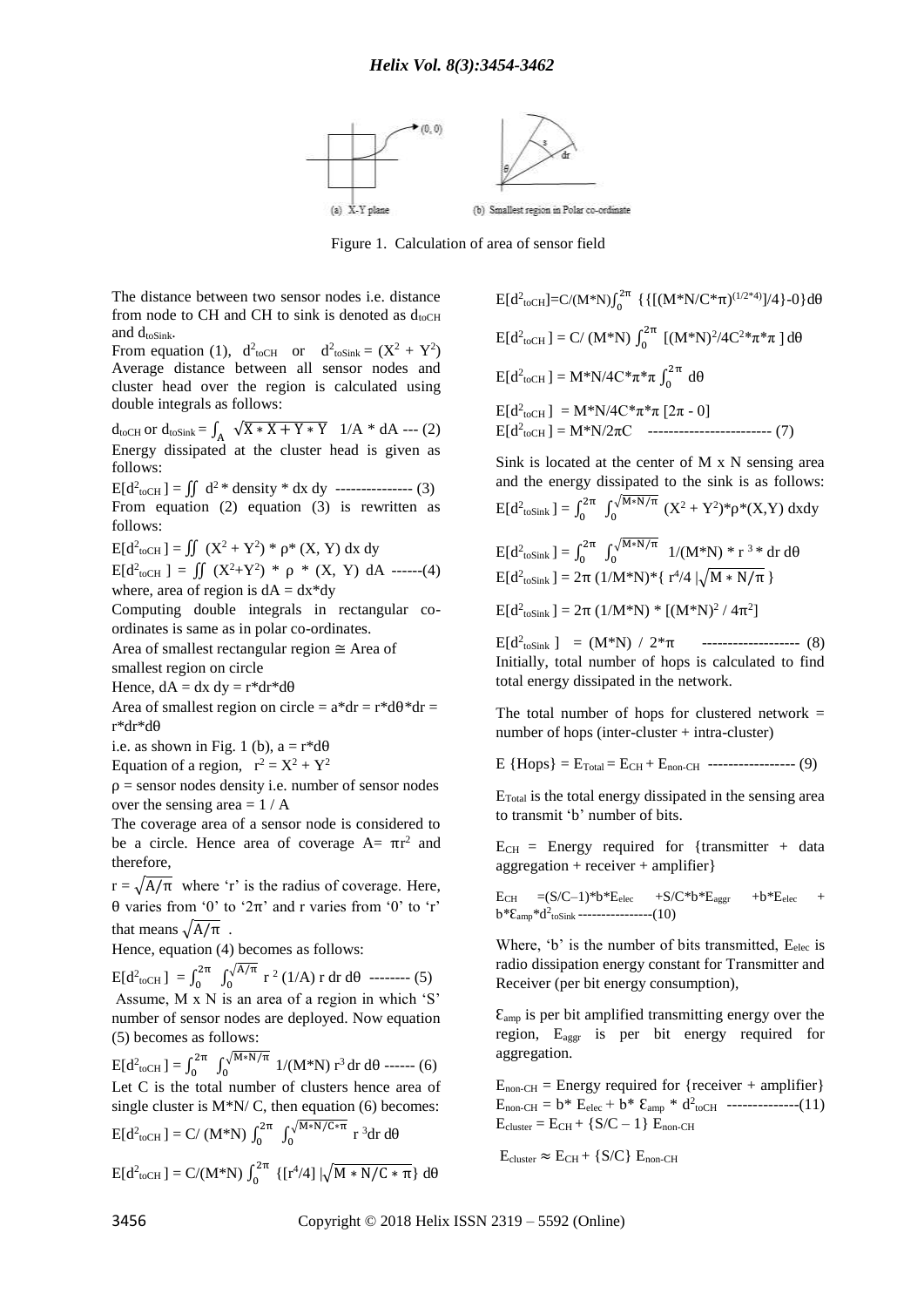Substitute the values from equation (10) and (11) into the equation (9).

 $E_{\text{Total}} = b^* \{ (S/C-1)^* \quad E_{\text{elec}}+ \quad S/C^* \quad E_{\text{ager}}+ \quad E_{\text{elec}}+ \quad$  $\mathcal{E}_{amp} * d^2_{toSink}$  + S/C {  $E_{elec} + \mathcal{E}_{amp} * d^2_{toCH}$ }  $E_{Total} = b$ \*  ${2S * E_{elec} + S * E_{aggr} + \varepsilon_{amp} * [C * d^2_{toSink} + S *]}$  $d^2_{\text{toCH}}$  ] } ---------------------- (12)

Number of optimum clusters C<sub>opt</sub> can be obtained taking derivative of equation (12) w.r.t. total number of clusters C and equating it to zero. δE $_{\rm Total}$  / δC  $= 0$ 

Substitute values for  $d^2_{\text{toCH}}$  as well as  $d^2_{\text{toSink}}$  in equation (12) from equation (7) and (8)

$$
d^{2} \text{toSink} + \frac{-S*M*N}{2\pi*C*C}|_{C} = \text{Copt} = 0
$$
  
\n
$$
C_{opt} = \sqrt{S*M*N/2\pi} / d_{\text{toSink}}
$$
  
\n
$$
C_{opt} = \sqrt{s/2\pi} * \sqrt{M*N} * \sqrt{2\pi} / \sqrt{M*N}
$$
  
\n
$$
C_{opt} \cong \sqrt{S}
$$

Thus, the optimum number of clusters is based on the number of sensors in the entire network. **Optimum Clustering** 

This section describes Optimal Clustering phases and OC model.

#### **Optimal Clustering Model**

Optimum Number of Clusters (ONC) model is described as follows:

 $ONC = \{SN, NC, TR\}$ 

**SN** = Set of all nodes present in the network  $= \{n1,$ n2, n3, ….}

 $NC =$  Number of clusters =  ${nc1, nc2, nc3, ...}$ 

T**R =**Transmission Range

**Phases of Optimal Clustering (OC)**

Optimal Clustering consists of five different phases which are described as follows:

#### **Phase 1: Calculation of Optimum Number of Clusters**

Sensor nodes are grouped in a non-overlapping clusters using SO clustering by varying transmission range. It gives number of clusters for a specific range. Graphs are plotted by taking transmission range at xaxis and the number of clusters at y-axis. Two lines are drawn aligned to x-axis and y-axis which will cover maximum points on graph. First line is defined by two distinct points  $(x1, y1)$  and  $(x2, y2)$  and second line by  $(x3, y3)$  and  $(x4, y4)$ . The intersection of two lines is  $(x, y)$  which satisfies equations of two lines and is given by equation (13) and (14):

| $(x-x1)(y2-y1)=(y-y1)(x2-x1)$                        |  |
|------------------------------------------------------|--|
| $(x-x3)(y4-y3) = (y-y3)(x4-x3)$                      |  |
| The value of the x is the optimum transmission range |  |
| for optimum number of clusters given by y.           |  |

#### **Phase 2: Cluster Head Selection**

Phase 1 gives optimum number of clusters and optimum transmission range. CH selection in OC is one on the basis of highest residual energy and nonzero number of neighbors otherwise node will be a cluster member.

#### **Phase 3: Cluster Formation using optimum number of clusters and optimum range**

The cluster formation is based on node distance. If node is in the optimum transmission range of a CH then it becomes member of a cluster.

#### **Phase 4: Data Transmission**

After formation of clusters, the member nodes sends data to their respective CHs. Data aggregation is carried out at each CH. Then all CHs send data to either CH or to Sink.

- Intra cluster
- Inter cluster (Only CH to CH)
- Finally to Sink

#### **Phase 5: Re-clustering**

After data transmission, the energy level of CH goes down as it consumes more energy and thus it cannot be continued as a cluster head. Hence, re-clustering takes place when residual energy of any CH goes below threshold value. Sensor node with highest residual energy is selected as CH.

**Experiments** The sensor network is setup where all sensor nodes are stationary, homogeneous and can compute the approximate distance to other sensors. Sink is located at the center of sensor field and is static. NS-2 simulator is adopted to analyze optimal clustering algorithm. Table 2 shows the parameters used in setting up the wireless sensor network. The number of sensor nodes are considered as 50, 60, 70, 80, 90, 100, 110 and 120. Transmission range is varied from 200m to 500m with the interval of 50m.

**Analysis** Optimal Clustering algorithm is run for various numbers of nodes and transmission ranges. Values for number of clusters are obtained using SO clustering and the graph is plotted for transmission ranges v/s number of clusters as shown in Figure 2. The knee point is determined and shown with a ring in Figures  $2(a)$  to  $2(h)$ . For example, 50 sensor nodes are deployed and transmission range is varied. At each transmission range, number of clusters is obtained. Graph is plotted and lines are drawn such that it passes through maximum points on the graph. Point of intersection of these lines gives optimum number of clusters and optimum transmission range. For 50 nodes, the optimum transmission range obtained is 250 m and optimum number of clusters obtained is7, as shown in Figure 2a. For 60 nodes, the optimum transmission range obtained is 200 m and optimum number of clusters obtained is 7, as shown in Figure 2b. The same procedure is carried out for different number of nodes, and values are obtained.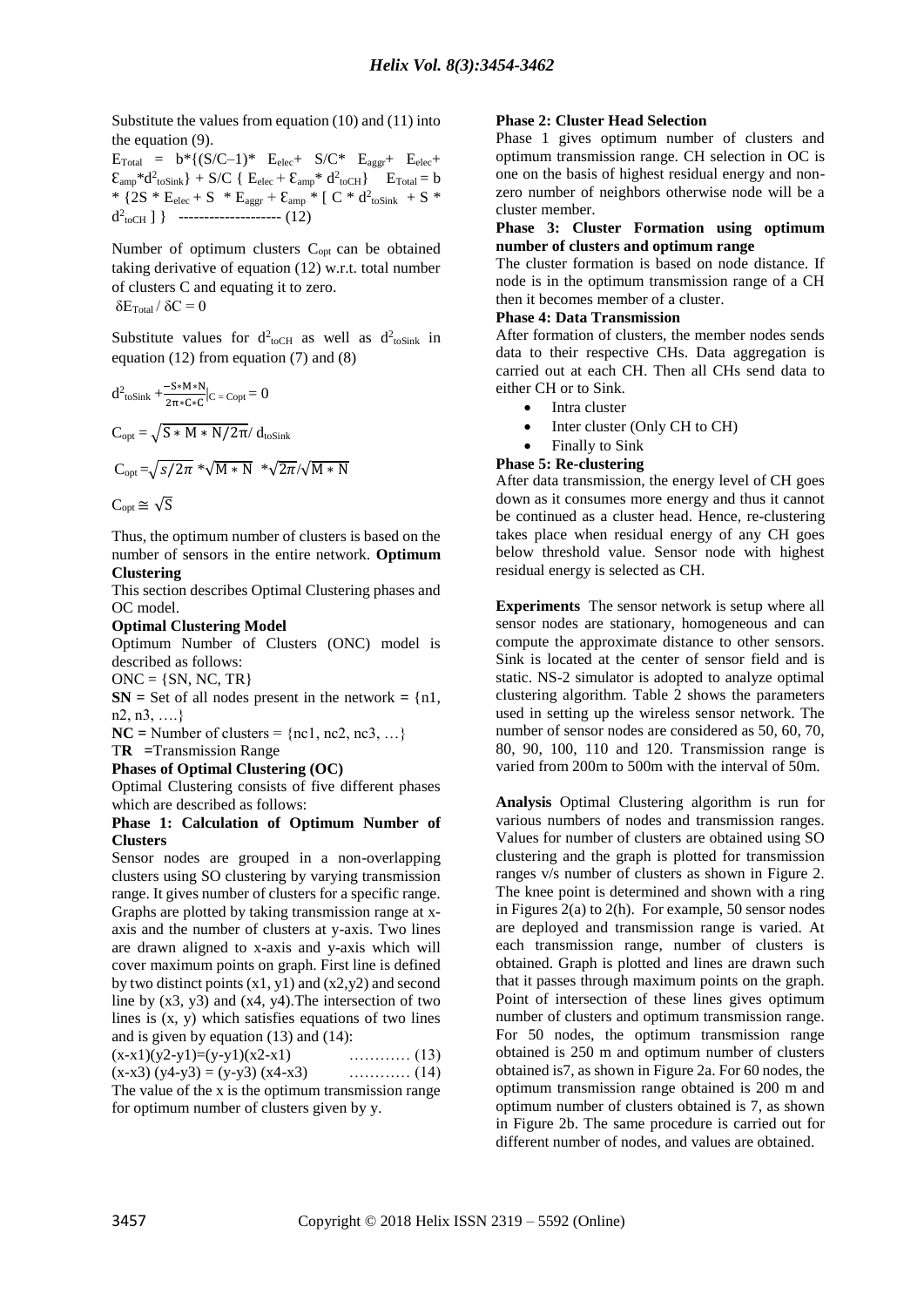## *Helix Vol. 8(3):3454-3462*

|  |  |  | <b>Table 2. Sensor Node Configuration Parameters</b> |  |
|--|--|--|------------------------------------------------------|--|
|--|--|--|------------------------------------------------------|--|

| <b>Parameter</b>                        | <b>Value</b>               |
|-----------------------------------------|----------------------------|
| Network Area                            | 3400m x 1800m              |
| Channel Type                            | Wireless                   |
| Number of Nodes                         | $50, 60, \ldots, 120$      |
| <b>Initial Energy</b>                   | 1000Joules                 |
| Threshold Energy                        | 100Joules                  |
| <b>Transmission Range</b>               | $200m, 250m, \ldots, 500m$ |
| <b>Transmitting and Receiving Power</b> | 1 Watt                     |
| <b>Simulation Period</b>                | 100 Seconds                |



**Figure 2.** Calculation of ONC and Optimal Transmission range

**Table 3. Number of Clusters Obtained by Self-organized Clustering**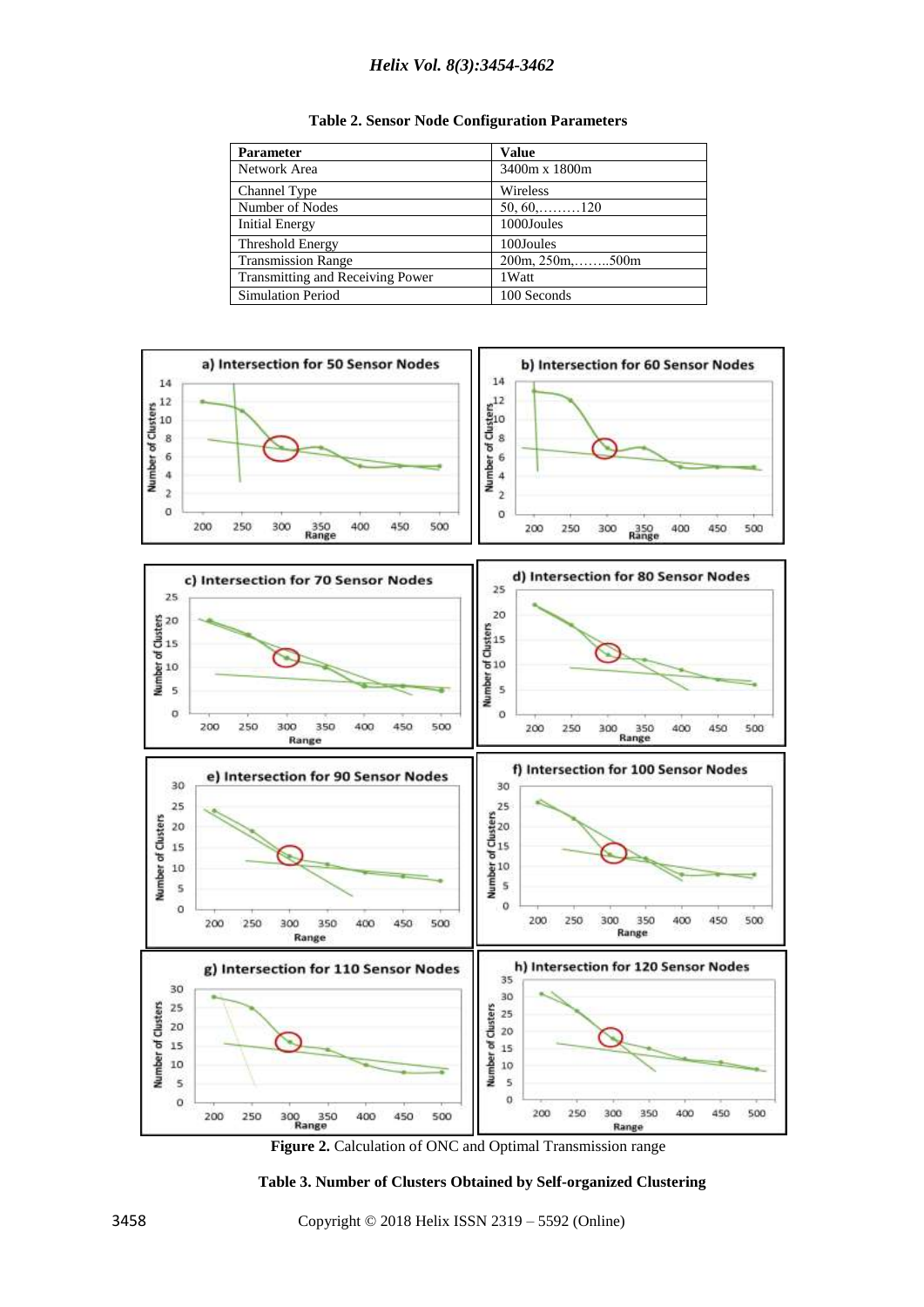| Y-axis              |                                 | <b>Number of Clusters</b>       |                                 |                                 |                                 |                                  |                                  |                                  |
|---------------------|---------------------------------|---------------------------------|---------------------------------|---------------------------------|---------------------------------|----------------------------------|----------------------------------|----------------------------------|
| Range<br>$(X-axis)$ | <b>Number</b><br>of nodes<br>50 | <b>Number</b><br>of nodes<br>60 | <b>Number</b><br>of nodes<br>70 | <b>Number</b><br>of nodes<br>80 | <b>Number</b><br>of nodes<br>90 | <b>Number</b><br>of nodes<br>100 | <b>Number</b><br>of nodes<br>110 | <b>Number</b><br>of nodes<br>120 |
| 200                 | 12                              | 13                              | 20                              | 22                              | 24                              | 26                               | 28                               | 31                               |
| 250                 | 11                              | 12                              | 17                              | 18                              | 19                              | 22                               | 25                               | 26                               |
| 300                 | ⇁                               | 7                               | 12                              | 12                              | 12                              | 13                               | 16                               | 18                               |
| 350                 |                                 | ┑                               | 10                              | 11                              | 11                              | 12                               | 14                               | 15                               |
| 400                 |                                 | 5                               | 6                               | Q                               | Q                               | 8                                | 10                               | 12                               |
| 450                 |                                 | 5                               | 6                               |                                 | 8                               | 8                                | 8                                | 11                               |
| 500                 |                                 |                                 | 5                               | 6                               |                                 | 8                                | 8                                | Q                                |

Table 3, gives number of clusters obtained by Selforganized Clustering. The lines are drawn on the curve aligned to x-axis and y-axis passing through maximum points on the curve. The x and y coordinate of the intersection of this two lines is the

optimum range and optimum number of clusters obtained for OC method respectively as shown in Figure 2(a) to 2 (h). Table 4 gives Comparison of Number of Clusters and Range for k-means and OC Method. Table 5 gives Comparison of Number of Clusters and Range for Elbow and OC Method.

|  |  | Table 4. Number of Clusters and Range for k-means and OC Method |  |
|--|--|-----------------------------------------------------------------|--|
|  |  |                                                                 |  |

| Number of           | k-means   |                           | <b>OC</b> Method |                      |  |
|---------------------|-----------|---------------------------|------------------|----------------------|--|
| <b>Sensor Nodes</b> | Number of | <b>Transmission Range</b> | Optimum          | <b>Optimum Range</b> |  |
|                     | clusters  |                           | number of        |                      |  |
|                     |           |                           | clusters         |                      |  |
| 50                  |           | 250                       |                  | 250                  |  |
| 60                  | 13        | 200                       |                  | 200                  |  |
| 70                  | 6         | 450                       | 8                | 425                  |  |
| 80                  | 10        | 350                       | ┑                | 366                  |  |
| 90                  | 12        | 350                       | 10               | 337                  |  |
| 100                 | Q         | 400                       | 13               | 383                  |  |
| 110                 | 25        | 250                       | 14               | 250                  |  |
| 120                 | 15        | 350                       | 14               | 337                  |  |

**Table 5. Number of Clusters and Range for Elbow and OC Method**

| Number of           | <b>Elbow Method</b>                    |     |           | <b>OC</b> Method     |
|---------------------|----------------------------------------|-----|-----------|----------------------|
| <b>Sensor Nodes</b> | Number of<br><b>Transmission Range</b> |     | Optimum   | <b>Optimum Range</b> |
|                     | clusters                               |     | number of |                      |
|                     |                                        |     | clusters  |                      |
| 50                  | 11                                     | 250 |           | 250                  |
| 60                  | 13                                     | 200 |           | 200                  |
| 70                  | 6                                      | 450 | 8         | 425                  |
| 80                  | q                                      | 350 | ┑         | 366                  |
| 90                  | 11                                     | 350 | 10        | 337                  |
| 100                 | 8                                      | 400 | 13        | 383                  |
| 110                 | 25                                     | 250 | 14        | 250                  |
| 120                 | 15                                     | 350 | 14        | 337                  |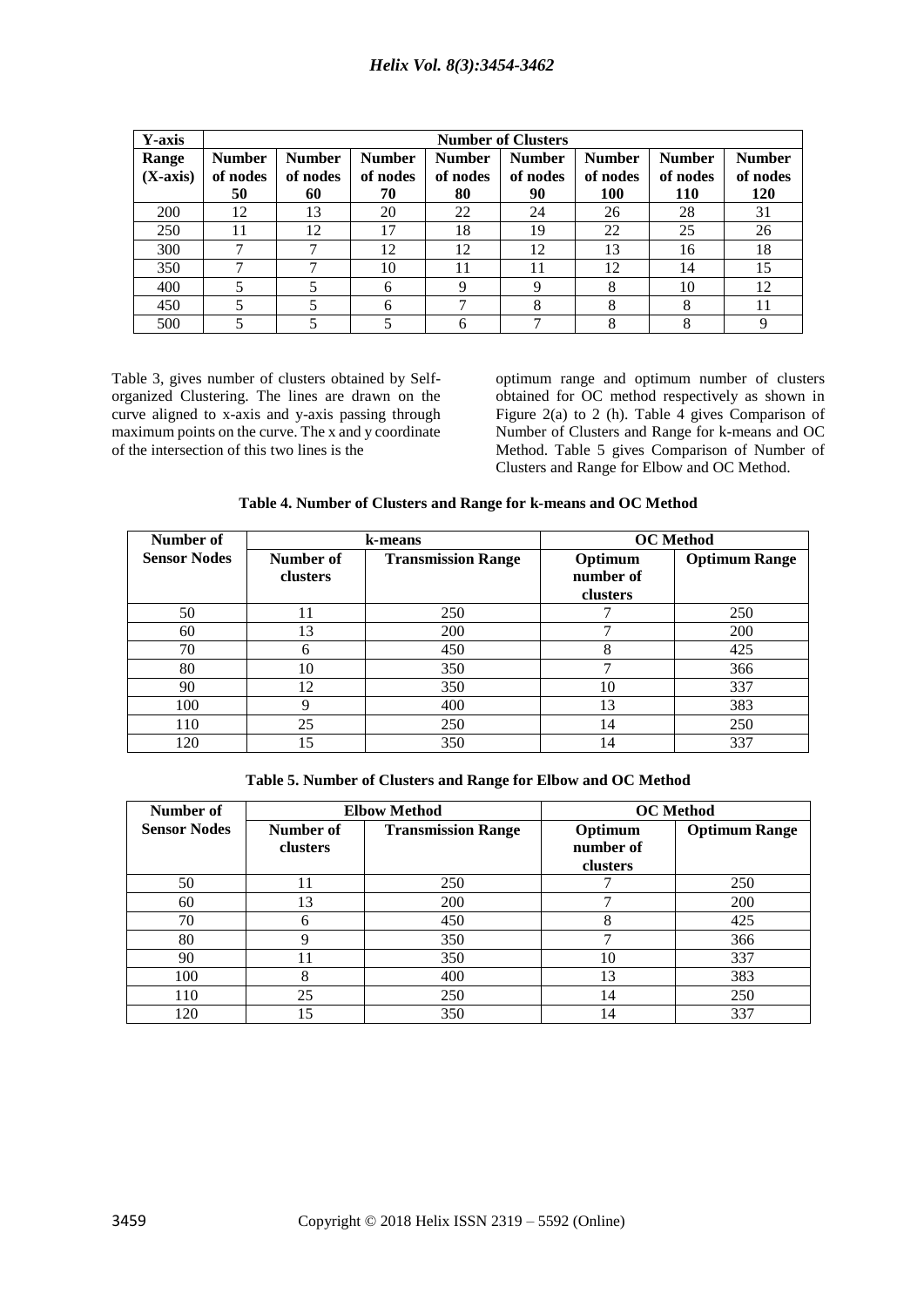

Figure 3. Comparison of Number of Clusters Figure 4. Comparison of Number of Clusters for k-means and OC Method for Elbow and OC Method

Graph of optimum number of clusters obtained from k-means and OC method is plotted as shown in Figure 3. Graph of optimum number of clusters obtained from Elbow method and OC method is plotted as shown in Figure 4. X-axis represents number of nodes and Y-axis represents number of clusters. It shows that the OC method gives optimum number of clusters as compared to k-means and Elbow method. Square Root Method gives only Optimum number of clusters (which is approximately equal to square root of total number of sensor nodes) and not Optimum transmission range. For example, for 50 nodes, 7 clusters are obtained so on and for 120, we get 11 clusters.



#### **Results for Average Energy Consumption and Network Lifetime**

K-means and Elbow method are implemented as in [5] [6]. Table 5 gives values of Average Energy Consumption for K-Means, Elbow and OC Method. Fig. 5 and Fig. 7 show comparison of Average Energy Consumption and Network Lifetime for K-Means and OC Method respectively. Table 6 gives values of Network Lifetime for K-Means, Elbow and OC Method respectively.

Fig. 6 and Fig. 8 show comparison of Average Energy Consumption and Network Lifetime for Elbow and OC Method respectively. OC Method gives optimum number of clusters and hence results for energy and network lifetime are better as compared to K-Means and Elbow method.

|              | Output of OC          |                 |                    | <b>Output of k-means</b> |                       | <b>Output of Elbow</b> |
|--------------|-----------------------|-----------------|--------------------|--------------------------|-----------------------|------------------------|
| <b>Numb</b>  | <b>Average Energy</b> | <b>Network</b>  | Average            | <b>Network</b>           | <b>Average Energy</b> | <b>Network</b>         |
| er of        | <b>Consumption</b>    | <b>Lifetime</b> | <b>Energy</b>      | <b>Lifetime</b>          | <b>Consumption</b>    | <b>Lifetime</b>        |
| <b>Nodes</b> | (Joule)               | (second)        | <b>Consumption</b> | (second)                 | (Joule)               | (second)               |
|              |                       |                 | (Joule)            |                          |                       |                        |
| 120          | 17.99                 | 3612.83         | 26.07              | 3004.58                  | 18.38                 | 3534.80                |
| 110          | 11.21                 | 6331.21         | 23.55              | 5381.53                  | 11.21                 | 6331.21                |
| 100          | 21.02                 | 2806.80         | 26.98              | 2343.30                  | 22.85                 | 2756.83                |
| 90           | 15.87                 | 3464.56         | 24.87              | 2811.90                  | 17.23                 | 3308.12                |
| 80           | 19.39                 | 3144.46         | 27.24              | 2920.98                  | 22.50                 | 3436.44                |
| 70           | 23.02                 | 2735.87         | 27.83              | 2217.99                  | 24.90                 | 2609.41                |
| 60           | 5.97                  | 6526.90         | 17.85              | 5547.86                  | 5.975                 | 6526.90                |
| 50           | 8.85                  | 4405.63         | 20.49              | 3744.79                  | 8.85                  | 4405.64                |

Table 6. Average Energy Consumption and Network Lifetime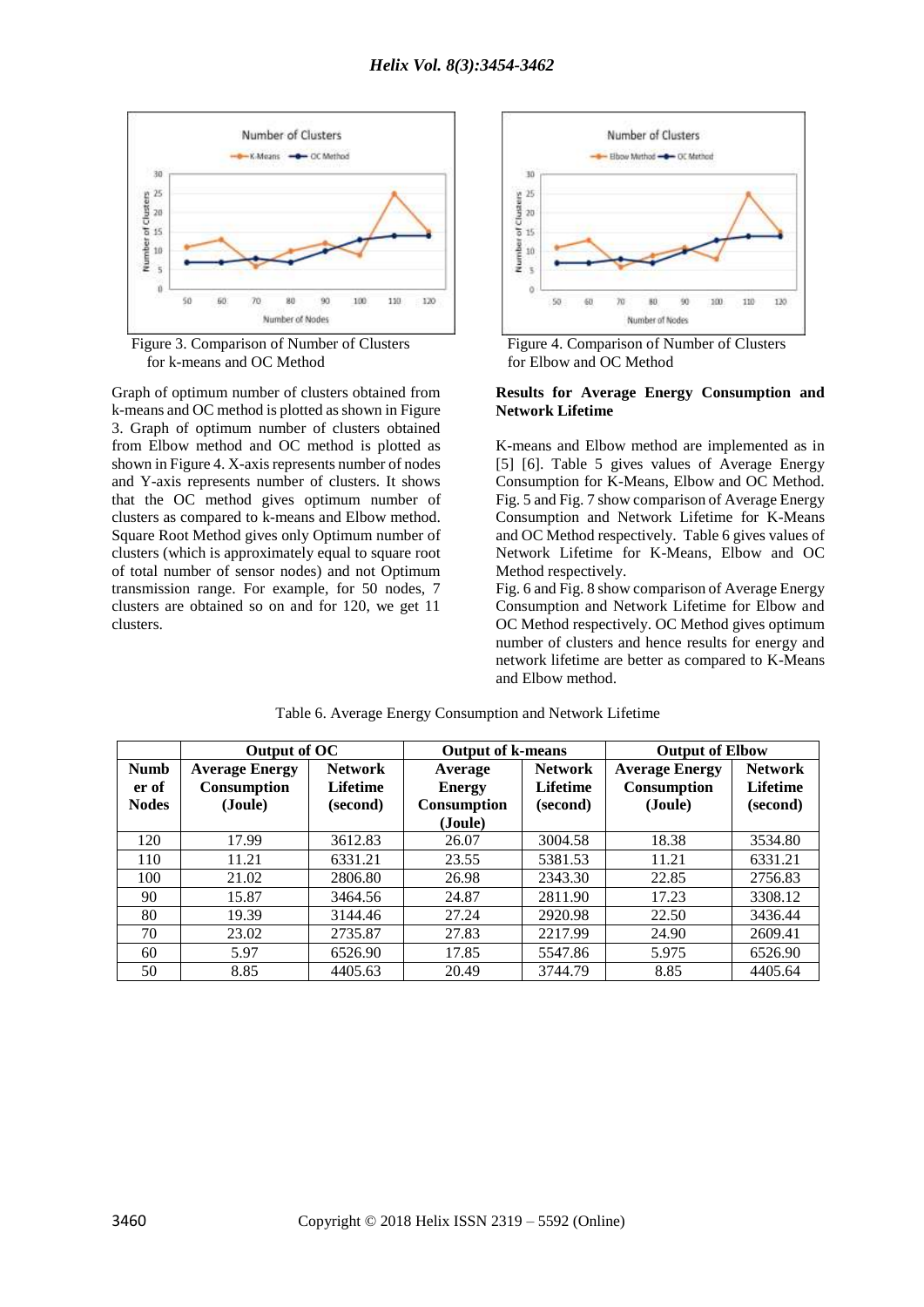

Figure 5. Comparison of Average Energy Figure 6. Comparison of Average Energy Consumption for k-means and OC Method Consumption for Elbow and OC Method



Figure 7. Comparison of Network Lifetime Figure 8. Comparison of Network Lifetime for k-means and OC Method for Elbow and OC Method

#### **Conclusion and Future Work**

An Optimal Clustering algorithm uses Self-Organized Clustering based on the attributes like node degree, distance and residual energy. Number of clusters for k-means and Elbow method are obtained and compared with OC method. OC method gives Optimum number of clusters and Optimum transmission ranges. Optimum number of clusters obtained from Square Root Method is approximately equal to square root of total number of sensor nodes. k-means gives random number of clusters which is not optimum and there is need to recalculate position of CH which is not required in OC method. OC performs better in terms of energy and network lifetime. Average Energy Consumption in OC is reduced by 1.23% as compared to k-means and 0.31% as compared to Elbow Method. Similarly, Network lifetime is increased by 18.93% as compared to k-means and 4.62% as compared to Elbow Method.

In future, mobile nodes and sink can be introduced in the sensor network to have more energy efficient WSN.

#### **References**

1. Rahmani Naeim, HeliaKousha, Ladan Darougaran and Farhad Nematy, CAT: The new clustering algorithm based on two-tier network topology for energy balancing in wireless sensor networks, International Conference on





Computational Intelligence and Communication Networks (CICN), IEEE(2010) (275-278)

- 2. Bhawna, Tanu Pathak and Virender Ranga, A Comprehensive Survey of Clustering Approaches in Wireless Sensor Networks, Elsevier Publications (2014) (685-691)
- 3. W.B. Heinzelman, A.P. Chandrakasan and H. Balakrishnan, An Application-Specific Protocol Architecture for Wireless Microsensor Networks, IEEE Trans. Wireless Communications, (1) (4) (2002)(660–670)
- 4. O. Younis and S. Fahmy, HEED: A Hybrid, Energy-Efficient Distributed Clustering Approach for Ad Hoc Sensor Networks, IEEE

Transactions on Mobile Computing, (3) (4)(258- 269)(2004)

- 5. P. Sasikumar and Sibaram Khara, K-Means Clustering In Wireless Sensor Networks, Fourth International Conference on Computational Intelligence and Communication Networks (140-144) [\(2012\)](http://ieeexplore.ieee.org/xpl/mostRecentIssue.jsp?punumber=6374357)
- 6. Purnima Bholowalia and Arvind Kumar, EBK-Means: A Clustering Technique based on Elbow Method and K-Means in WSN, International Journal of Computer Applications, (105) ( 9) (2014) DOI: 10.5120/18405-9674
- 7. Basma Fathi Solaiman and Alaa F. SHETA, Energy optimization in wireless sensor networks using a hybrid K-means P7SO clustering